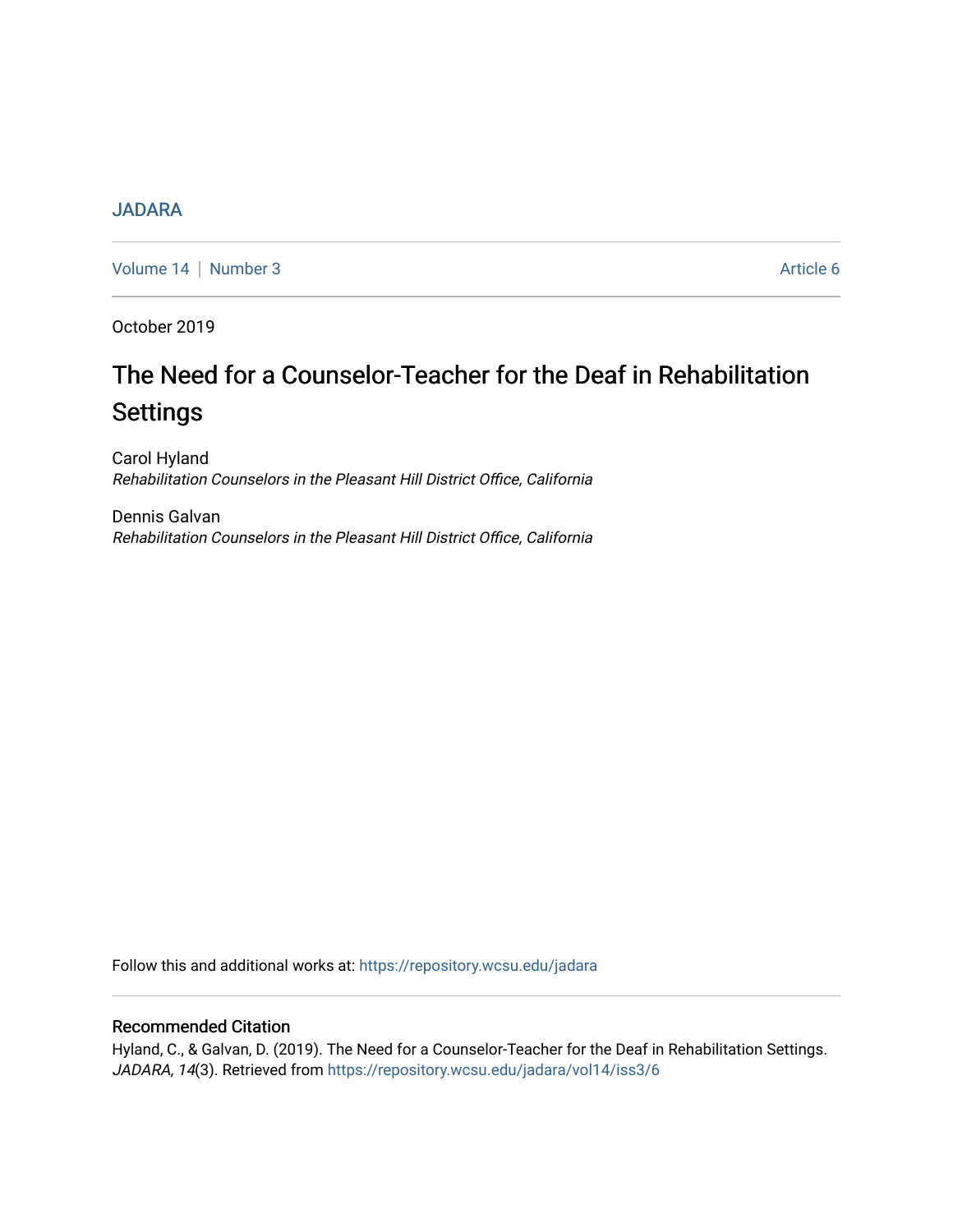# THE NEED FOR A COUNSELOR-TEACHER FOR THE DEAF IN REHABILITATION SETTINGS

#### Carol Hyland and Dennis Galvan

#### Statement of the Problem

California Rehabilitation Counselors for the Deaf, along with special education teach ers, mental health professionals, social work ers, members of the deaf community, and administrators of programs for the deaf, have in recent years expressed increased concern over the lack of vocational preparedness among young deaf adults.

Rehabilitation Counselors for the Deaf (RCDs) are experiencing a significant num ber of hearing impaired applicants for Cali fornia Department of Rehabilitation services who are unable to successfully negotiate their environment. These individuals, often multihandicapped and from divergent cultural backgrounds, are unfamiliar with the activi ties of daily living such as nutrition, apart ment rental, and use of public transportation. Their problem-solving and decision-making skills are not well developed and their knowl edge of the work world is limited. They often exhibit poor language skills. They have a lim ited naming vocabulary, no consistent syntac tical arrangement, poor sequential language, and, sometimes, no mutually intelligble sign vocabulary.

The prevocational needs of these clients are too extensive to be addressed in tradition al rehabilitation programs. Rehabilitation Counselors for the Deaf have tried to partial ly meet the prevocational needs of clients by rallying existing educational and mental health resources and by the use of tutorial services. Unfortunately, while tutors may have the necessary communication skills, they

most often do not have the qualifications necessary to respond to the wide range of needs of the low functioning deaf client. Ex isting educational and mental health services also cannot provide the extensive services required.

As a consequence, deaf rehabilitation clients frequently do not receive adequate vocational preparation. This results not only in a diminished ability to successfully engage in vocational training or retain a job, but in high recidivism on deaf caseloads and a- con tinued costly dependency on the RCD to "solve'' legal, insurance, job placement, and other problems of adult living.

#### Research

In 1978 a questionnaire was sent to Cali fornia State Department of Rehabilitation RCD's, community colleges with "deaf programs", and selected community agencies to survey the needs of their clients in the areas of personal, social, and occupational adjustment. Thirty-three RCD's responded with combined caseloads totaling 1,988 hear ing impaired clients. Responding community colleges represented 213 students while com munity agencies claimed 490 clients.

RCD's indicated that sixty percent (60%) of their clients needed instruction in some area of independent living. Forty-four per cent (44%) needed help with budgeting, 24% with travel training, 5% needed assistance with welfare or SSI, 33% with legal problems, and 43% with renting an apartment.

1

Ms. Hyland and Mr. Galvan are rehabilitation counselors in the Pleasant Hill District Office, 2285 Morello Avenue, Pleasant Hill, California 94523.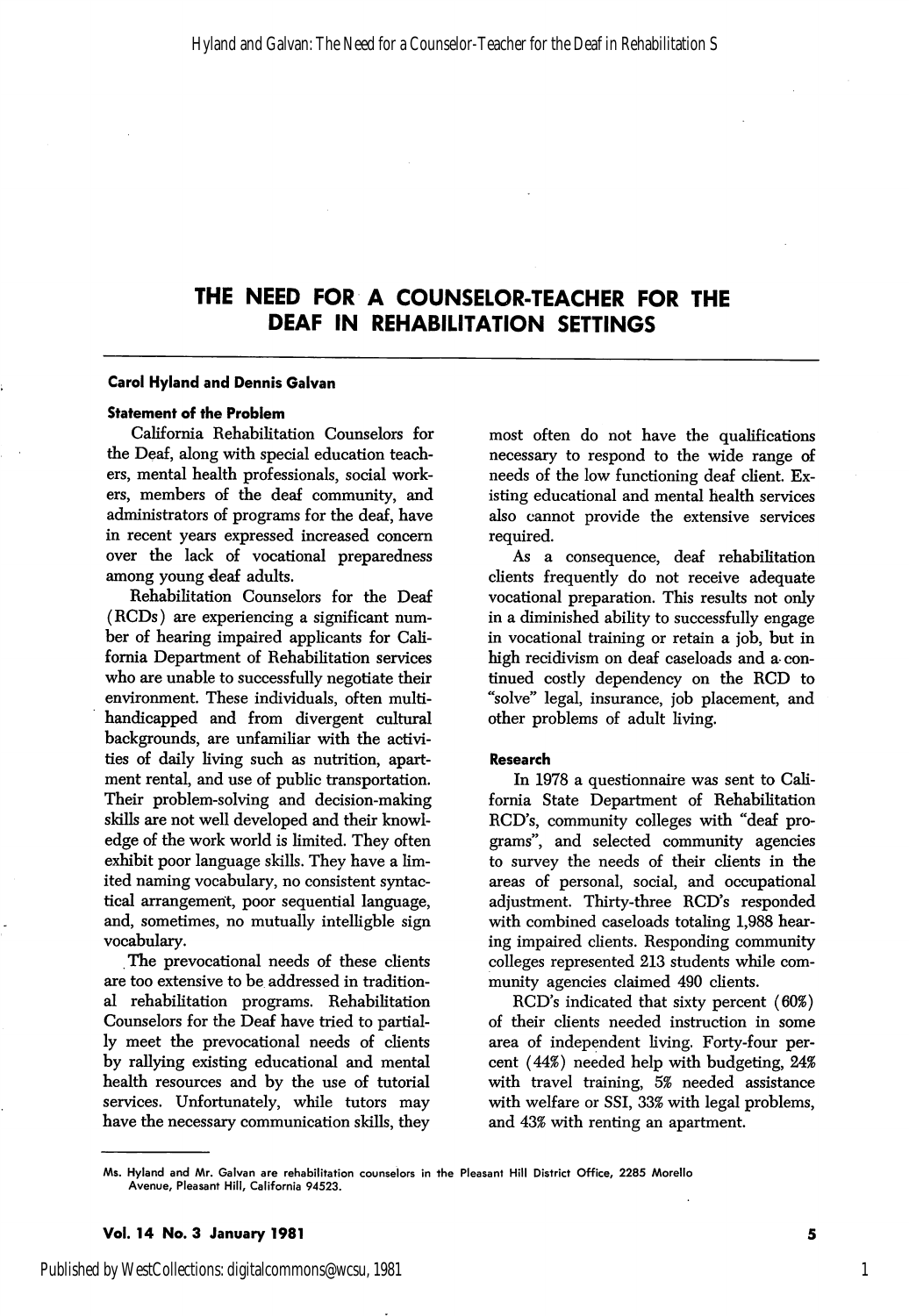## THE NEED FOR A COUNSELOR-TEACHER FOR THE DEAF IN REHABILITATION SETTINGS

In addition, RCD's, community colleges, and agencies concurred that approximately 50% of their hearing impaired clients did not have satisfactory work habits, attitudes, or job retention skills. Most workshops did not have staff skilled in manual communication or knowledgeable about deafness to assist in the deaf client's work evaluation and ad justment.

Survey results also showed that 35% of the clients are in need of personal counseling. Forty-eight per cent (48%) needed instruc tion in reading and writing skills and 52% needed help in filling out an application. Nineteen percent (19%) also needed sign language instruction.

Rehabilitation Counselors reported that in the 1977-1978 fiscal year they had screened out (not accepted for services) 151 applicants who they felt could have benefited from in dependent living skill instruction through services such as that of a Counselor-Teacher. Additionally, RCD's reported they had un successfully closed 240 clients (14% of the combined caseloads) who would have profit ed from counselor-teacher services. This to tals 391 clients or 23% of the number of peo ple served who could use the services of a counselor-teacher.

Although time limitations prevent the RCD from satisfactorily meeting the extensive needs of low functioning clients in the areas of personal, social, and occupational adjust ment, they currently spend approximately 35% (or 14 hours per week per RCD) of their time trying. RCD's spend 20% of their time assisting clients with welfare, unemployment insurance, job applications, etc., and 15% of their time educating other community and government agencies to the needs of deaf clients.

#### Approach

6

There is a need for a new professional position to assist in the vocational preparation of deaf adults. This professional needs to use the skills of both counseling and teaching to assist clients in independent living and to ward a satisfactory social and occupational adjustment. This professional (referred to in different terms, e.g., counselor-teacher CT, independent living skills specialist, vocational preparation specialist, vocational specialist) should be 1) proficient in manual communi cation and able to develop a shared com munication system; 2) knowledgeable of the special psychological and sociological prob lems of adventitiously and congenitally deaf persons; 3) able to assist in the evaluation and adjustment aspects of rehabilitation case work with deaf persons and to discern the deaf individual's real abilities and potential; 4) skilled in guiding the deaf person to his best achievement using resources available inside and outside the community setting; and 5) skilled in the preparation of deaf clients for independent living.

The Counselor-Teacher or Vocational Preparation Specialist would use teaching skills to facilitate learning and cognitive de velopment, allow for the exchange of in formation, and help establish cause-and-effect relationships. Counseling skills would assist the client with his personal-emotional development.

Primarily, counseling skills would enable the Counselor-Teacher to facilitate a client's sense of self-worth, self-understanding, and self-expression. The counseling relationship would provide reflection and interpretation of the client's behavior in a way that would allow the client to lower his defenses and begin to see areas where personal changes would be beneficial. The counseling relation ship would also assist the client in gaining the confidence and insight necessary to clar ify values and make decisions. The counselor would facilitate the development of a sense of responsibility for one's self and a trust that "taking control" could result in establish ing and obtaining one's goals.

Teaching skills would enable the Coun selor-Teacher to provide prevocational serv ices to congenitally and adventitiously deaf adults. Services could include the following:

Daily Living Skills: The CT can provide information and teach activities of daily living including personal hygiene, budgeting, shopping, apartment rental, problem-solving, decision-making, taxes, work behaviors, and